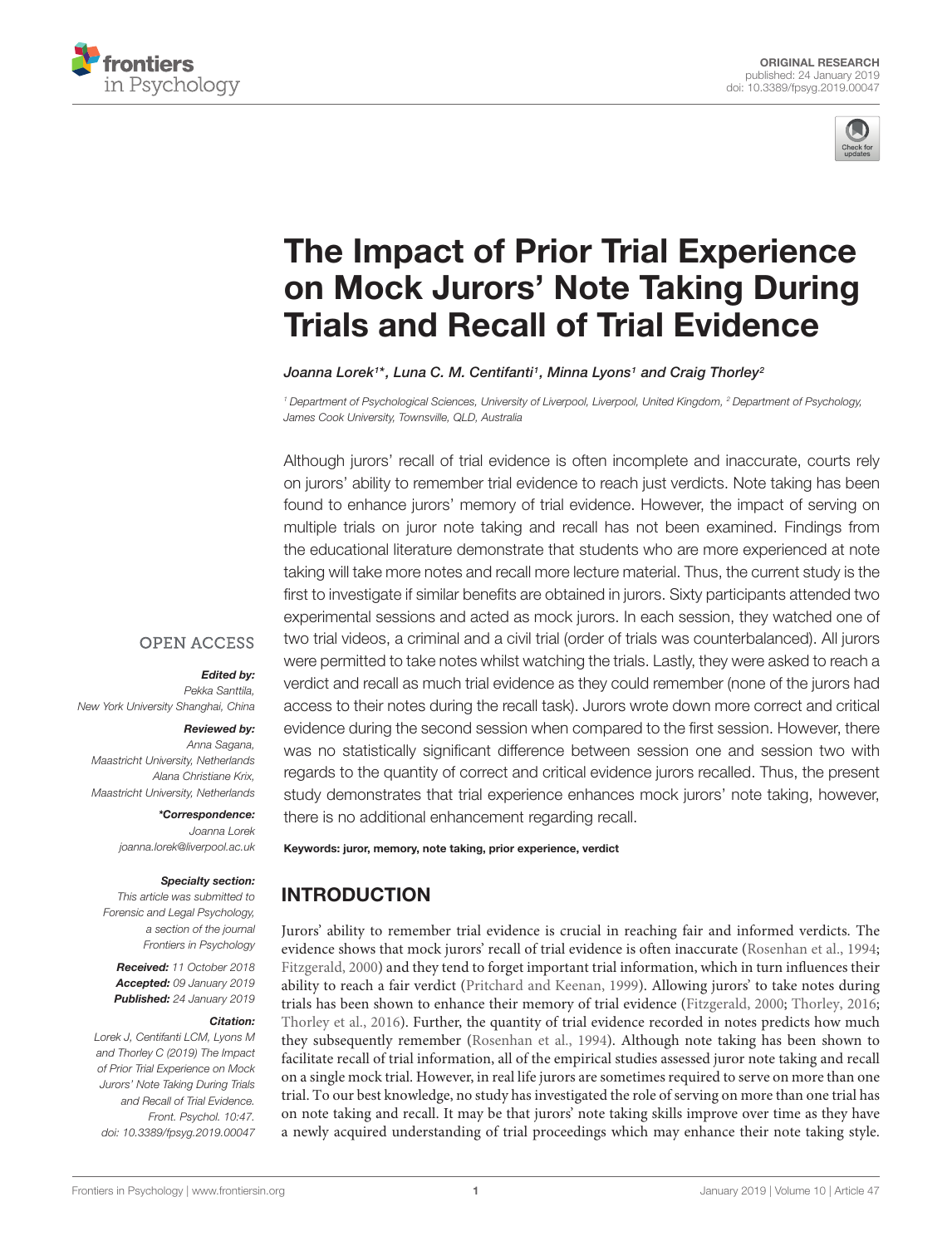Thus, we examined the role that prior trial experience has on note taking during trials and recall of trial information. Further, we investigated whether the quantity of critical trial evidence jurors recalled was associated with their verdicts.

There are variations in practice regarding to whether jurors can take notes during a trial. For example, in England, Wales, Ireland, and some United States, jurors are guaranteed the right to take notes whereas courts in Australia, Canada, New Zealand, and other United States only permit note taking at the judge's discretion. Studies have consistently shown that mock jurors who take notes during a trial freely recall more trial information [\(ForsterLee and Horowitz,](#page-7-1) [1997;](#page-7-1) [Fitzgerald,](#page-7-0) [2000;](#page-7-0) [Thorley et al.,](#page-8-3) [2016\)](#page-8-3) and provide more complete and accurate answers to cuedrecall questions about a trial [\(Hope et al.,](#page-7-2) [2014\)](#page-7-2) than those who do not take notes. Therefore, the evidence suggests that note taking facilitates recollection of trial information.

The facilitative effects of note taking on recall have been explained by two theories [\(Di Vesta and Gray,](#page-7-3) [1972\)](#page-7-3). First, note takers engage in deeper processing of the presented information during encoding, which results in an improved recall (review by [Kobayashi,](#page-7-4) [2005\)](#page-7-4). This is referred to as the encoding effect. However, having notes available for later restudy can also be an effective memory aid (review by [Kobayashi,](#page-8-4) [2006\)](#page-8-4). This is referred to as the external storage effect. Studies investigating the benefits of note taking during trials have demonstrated that having access to notes at retrieval did not result in a significant improvement in mock jurors' recall [\(ForsterLee et al.,](#page-7-5) [1994;](#page-7-5) [Thorley et al.,](#page-8-3) [2016\)](#page-8-3). Thus, it could be argued that jurors benefit from note taking at encoding due to generative processing of the trial evidence. It allows individuals to store the newly learned information in a meaningful and organized way by creating links and connections between the newly acquired information [\(Wittrock et al.,](#page-8-5) [1975;](#page-8-5) [Wittrock,](#page-8-6) [1992\)](#page-8-6). Storing information in an organized way aids recall as one piece of information triggers memory for related information [\(Tulving,](#page-8-7) [1983;](#page-8-7) [Mayer,](#page-8-8) [1996\)](#page-8-8).

The empirical evidence demonstrates that note taking benefits jurors. However, when real jurors were asked about note taking during trials, they indicated that they were not certain whether they should take notes [\(Matthews et al.,](#page-8-9) [2004\)](#page-8-9). Additionally, jurors had difficulty knowing what and how much to write down during a trial. Having prior experience of note taking during trials may help jurors to know what and how much to note down. Real jurors are sometimes required to serve on more than one trial. The UK government website confirms that individuals may be on a jury for more than one trial during their service [\(Jury service,](#page-7-6) [2018\)](#page-7-6). Additionally, after 2 years of completing jury service individuals have a chance of being selected again and if they are summoned, they must serve as a juror. A United Kingdom survey found that 19% of 361 real jurors had previously experience of serving as a juror [\(Matthews et al.,](#page-8-9) [2004\)](#page-8-9). Further, an analysis of 206 United States trials revealed that 58% of the juries included jurors who had prior jury service experience of either one or two trials [\(Werner et al.,](#page-8-10) [1985\)](#page-8-10). Another study examined 175 trials and reported that 82% of the trials had at least one juror with prior experience [\(Dillehay and Nietzel,](#page-7-7) [1985\)](#page-7-7). In addition, [Dillehay and Nietzel](#page-7-7) [\(1985\)](#page-7-7) have found that out of 902 jurors

20% served on one previous trial and 14% served on two previous trials.

To date there is no empirical research investigating the role that experience in note taking plays in juror note taking during trials. However, a limited number of studies in the educational psychology literature have explored the associations between students' experience and note taking within lectures. First year students were found to have poor note taking skills, recording only 11% of the lecture content [\(Hartley and Marshall,](#page-7-8) [1974\)](#page-7-8). Contrastingly, third year students were found to note down 24% of the lecture material [\(Hartley and Cameron,](#page-7-9) [1967\)](#page-7-9), suggesting that note taking experience facilitates students' note taking. [Nye](#page-8-11) [\(1978\)](#page-8-11) has demonstrated that first year male students' lecture notes contained less words, and fewer main and minor points when compared to second and third year students. Others have extended this by reporting that age was positively associated with the number of important information points noted down, as well as the number of words [\(Wilding and Hayes,](#page-8-12) [1992\)](#page-8-12). Further, older students self-reported more confidence in their note taking abilities [\(Carrier et al.,](#page-7-10) [1988\)](#page-7-10). Students, like jurors, do not receive formal instructions on how to take notes; thus it can be presumed that their note taking improves due to experience [\(Williams and Eggert,](#page-8-13) [2002\)](#page-8-13). The findings suggest that students' note taking skills improve with experience and over time. Although similar trends may be found with jurors, one noticeable difference between students and jurors is that students engage in note taking during lectures a lot more frequently and regularly when compared to jurors taking notes during trials. We examined whether experience plays a role in juror note taking, such that more experienced jurors are able to note down more trial information and more critical trial evidence.

Mock jurors who forget important incriminating evidence have been shown to be more likely to reach a not guilty verdict [\(Costabile and Klein,](#page-7-11) [2005\)](#page-7-11). In our previous work (under review), we have shown that jurors who recalled greater indices of incriminating evidence were more likely to reach a guilty verdict, whereas jurors who recalled more non-incriminating evidence were less likely to find the defendant guilty. Thus, we showed that the critical trial evidence recalled was directly associated with verdicts. In the present study, we explored this association further using a civil trial video as well as the criminal trial used in our previous studies.

The main aim of the present study was to investigate the impact that serving on multiple trials has on mock jurors' note taking. All participants attended two experimental sessions. In each session, they watched a trial video whilst taking notes. They then had their notes confiscated. After that, they reached a verdict, then freely recalled the trial, and completed a recognition task asking them about the trial.

In line with the findings from the educational psychology literature e.g., [\(Nye,](#page-8-11) [1978\)](#page-8-11), we expected that jurors would record many more pieces of correct trial information and critical evidence in their notes during session two when compared to session one. We also predicted they would also be likely to recall a greater quantity of correct trial information and critical evidence in session two than session one. In addition, jurors would potentially score higher on the recognition task in session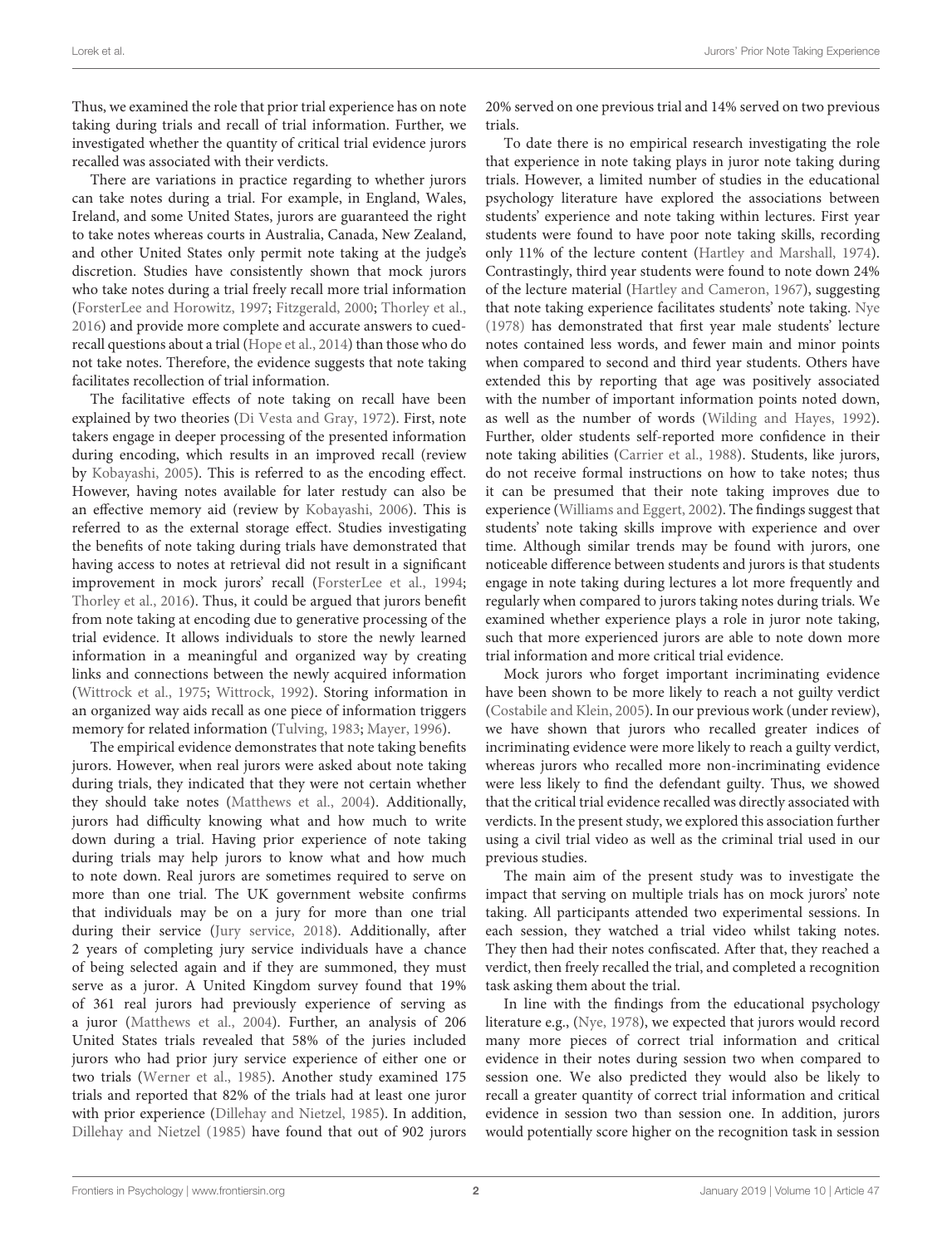two as opposed to session one, as they potential note down and recall more critical information over time. If the present study finds that jurors do benefit from prior experience of note taking during trials (by noting down more trial evidence and/or recalling more trial evidence), it may be advantageous to provide real jurors with training in note taking or expose them to a mock trial in order to gain experience prior to the real trial.

We also explored whether the quantity of incriminating and non-incriminating evidence recalled during each session would influence jurors' verdict. In our previous work (under review), we found that in a criminal trial, mock jurors who remembered the most incriminating evidence were more likely to reach a guilty verdict. Thus, we hypothesized that a similar effect would be observed in the present study. We also expected to find similar trends in the civil trial, such that jurors who remember more incriminating (or non-incriminating) evidence are more likely to reach a legally culpable (or not culpable) verdict.

# MATERIALS AND METHODS

## **Participants**

Sixty participants acted as mock jurors (6 male participants). All were between  $18$  and  $24$  years of age  $(M = 18.8,$  $SD = 1.0$ ). Participants were drawn from a first year psychology undergraduate student sample at a northwest English university and received a payment in the form of course credit. All were eligible for jury service in England and Wales. No difference has been found regarding verdicts reached by mock jurors drawn from student versus non-student populations [\(Bornstein and](#page-7-12) [Greene,](#page-7-12) [2011\)](#page-7-12). This study was carried out in accordance with the recommendations outlined in the Declaration of Helsinki (1964). The present study was approved by the Ethical Committee of the Department of Psychological Sciences (University of Liverpool). Written informed consent was obtained from all participants.

# Design

The current study had a within-subjects design. The independent variable was time (session one and session two). The main dependent variables were: (1) the quantity of correct trial information noted down, (2) the quantity of correct trial information freely recalled; (3) the quantity of critical trial evidence noted down (critical trial evidence refers to the most important trial evidence that may influence jurors' verdicts); (4) the quantity of critical trial evidence freely recalled; and (5) the verdict.

# Stimuli

#### Trial Videos

Two trial videos were used in the present study: a criminal trial and a civil trial. The criminal trial was a 30-min video of a 1992 murder re-trial with the case name New Jersey vs. Daniel Bias. In this trial, the defendant was accused of murdering his wife by shooting her in the head. The defendant claimed he was innocent and that his wife shot herself. The video was edited so that it contained the opening statements, the cross-examination of six witnesses and the defendant, the closing statements, and

the judicial instructions. The verdict is not shown. Past research has shown non-note taking mock jurors are evenly split between guilty and not guilty verdicts for this trial [\(Pritchard and Keenan,](#page-8-1) [1999;](#page-8-1) [Ruva et al.,](#page-8-14) [2007;](#page-8-14) [Hope et al.,](#page-7-2) [2014\)](#page-7-2).

The civil trial was a 35-min video of a civil mock case, Payne v. Davis. Davis was accused of being negligent which resulted in Payne suffering damages. Payne stopped at a red traffic light and Davis drove her car into the rear of Payne's car. The prosecution argue that Davis was distracted and is responsible for damages that Payne suffered. The defense argue that Payne's car began to move when the light turned green, however, suddenly she stopped. Davis slammed on the brakes to avoid the accident but she collided with Payne's car. The trial included statements from the prosecution and defense, cross examination of four witnesses, and judicial instructions. There is no verdict, allowing participants to reach their own verdict.

#### Notepad and Free Recall Task

Consistent with real trials in England and Wales, jurors were provided with blank lined notepads and pens for note taking. Previous studies found no differences in the quantity of trial information recalled between those who were and were not allowed to access notes when recollecting the trial information (e.g., [ForsterLee et al.,](#page-7-5) [1994\)](#page-7-5). In addition, real jurors may not always have access to their notes during deliberations (e.g., [Lloyd-](#page-8-15)[Bostock,](#page-8-15) [2007\)](#page-8-15). Therefore, we did not include the access to notes condition in the present study. Not allowing jurors to have access to their notes at retrieval allowed us to provide a purer examination of the impact of the act of note taking during trials on recall of trial information.

All mock jurors were also given a demographic/verdict questionnaire asking them their age, gender, and whether they considered the defendant to be guilty/not guilty (criminal trial) or legally culpable/not culpable (civil trial). Finally, a 10-page A4 lined booklet was provided for the free recall test.

#### Recognition Tasks

There were two recognition tasks, one for each of the trial videos. The criminal trial task consisted of 24 true-false statements about the trial evidence. The civil trial task consisted of 20 true-false statements about the trial evidence. In each task, half of the statements were true. For counterbalancing purposes there were two versions of each task. True statements in one version were turned into false statements in the other. For instance: a true statement from the civil trial stating "Davis was using a handheld mobile phone at the time of the incident" was changed to a false statement stating "Davis was using a hands-free mobile phone at the time of the incident." One point was awarded for each correct answer and converted into percentages of correct answers.

### Procedure

Participants attended two experimental sessions, 1 week apart. They were tested in pairs. Each participant was seated at an individual PC. During each session they watched one of the two trial videos. The order of the videos was counterbalanced (half of the participants saw the criminal trial in session one and the civil trial in session two, whereas the other half of the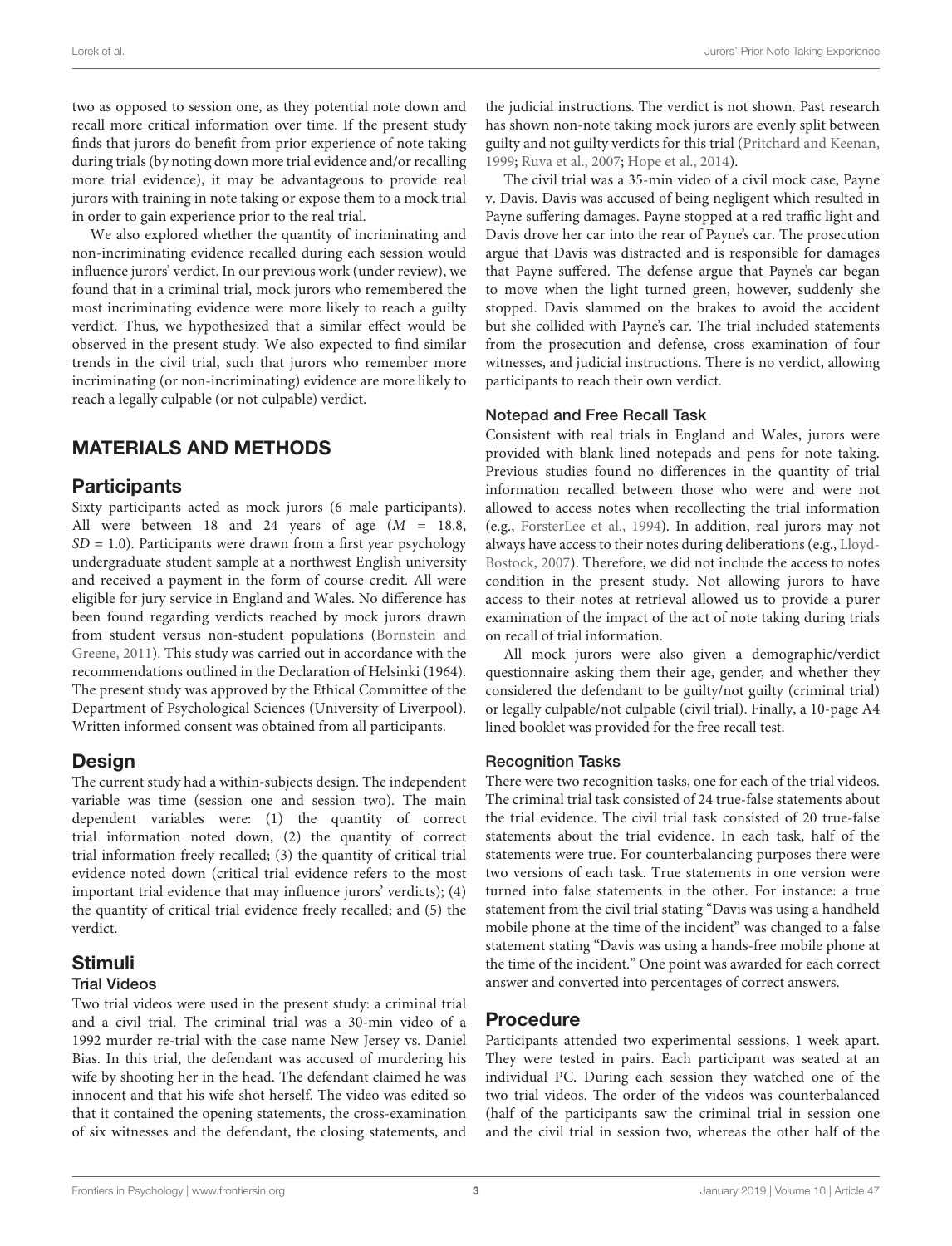participants saw the civil trial in session one and the criminal trial in session two). Jurors were informed that they would be allowed to take notes during the trial and were provided with a notepad and pen. Immediately after each trial, participants had their notes confiscated. They then completed the demographic questionnaire/verdict questionnaire. Next, they completed a free recall task with no time limit. Participants were instructed to write down all trial information they could remember. Then, all participants were given the recognition test with no time limit. Lastly, participants were asked to complete the Triarchic Psychopathy Measure (Patrick, unpublished). This was included in the study as a separate investigation exploring the effects of psychopathic traits on verdicts. The analysis of this data does not appear in the manuscript, so as not to distract from the main research questions. All jurors were debriefed and the study ended.

#### Coding of Notes and Recall

All notes and free recall responses were scored for the quantity of correct information. We used coding schemes which were based on a trial transcript and contained all trial information that appeared in each video. There were 207 pieces of evidence in the criminal trial and 417 pieces of evidence in the civil trial. A correct piece of trial information was given a single point if it appeared in the trial and was correctly noted down/recalled. Some information is repeated in the videos and participants often write down the correct information but fail to specify the source of this information. To ensure equivalence in the scoring across conditions, any repeated trial information was scored only once in the note taking and free recall results regardless of how many times a participant wrote this information down. Each correct piece of information (something that appeared in the trial and was correctly described) was awarded a single point. The tallied points provided two separate scores for each participant: the quantity of correct information noted down and quantity of correct pieces of trial information recalled. There were very few instances of trial information being incorrectly noted down  $(M = 0.05, SD = 0.20)$  and recalled  $(M = 0.11, SD = 0.31)$ . Therefore, we excluded this from our analysis.

Further, notes and free recall responses were scored for the quantity of the critical trial evidence. Two pilot studies were conducted to establish the most important evidence that could influence a juror's verdict in each trial. In the pilot studies, different groups of participants watched the two trial videos. They were then asked to write down the ten most important pieces of trial evidence they believe could impact upon jurors' verdicts, and to indicate whether each piece of evidence implied that the defendant was guilty or not guilty. Next, they ranked these pieces of evidence from the most important to the least important. Sixteen unique pieces of important trial evidence were identified in the criminal trial, and 12 pieces of evidence were identified in the civil trial. Half of these implied that the defendant was guilty (henceforth called Incriminating Evidence) whereas the other half implied that he was not guilty (henceforth called Nonincriminating Evidence). For instance, the fact that the victim was right handed but was shot on left hand side of her head implies the defendant was guilty, so is an example of incriminating evidence in the criminal trial. Conversely, the fact that the victim had

previously threatened to kill herself implies that the defendant was not guilty, so is an example of non-incriminating evidence in the criminal trial. In the present study, the tally of the points for critical evidence (based on the pilot studies) provided two separate scores: the quantity of incriminating evidence and the quantity of non-incriminating evidence.

Three raters blind to the experimental aims scored one-third of notes and free recall responses. The inter-rater agreement was 93% for notes and 95% for free recall responses. All disagreements were resolved by the lead author and an independent reviewer who compared the scoring and determined the correct scoring.

# RESULTS

## Correct Trial Information

A paired samples t-test was conducted to investigate whether there was a significant difference between the quantity of correct trial information noted down during session one and session two. Jurors noted down more correct trial information during session two ( $M = 48.00$ ,  $SD = 20.90$ ) than session one ( $M = 41.32$ ,  $SD = 21.09$ ,  $t(59) = 2.40$ ,  $p = 0.01$ ,  $d = 0.31$  (see **[Figure 1](#page-4-0)**). We also examined whether there was a significant difference between the quantity of correct trial information recalled from session one and session two. The paired samples t-test revealed no significant differences between the quantity of correct information jurors recalled in session one ( $M = 35.02$ ,  $SD = 12.37$ ) when compared to session two  $(M = 36.87, SD = 15.83), t(59) = 0.87, p = 0.195,$  $d = 0.11$  (see **[Figure 1](#page-4-0)**). We conducted a further analysis using percentages of correct information noted down/recalled as the dependent variable in order to take into account the uneven numbers of total pieces of information included in each trial video (207 in the criminal trial and 417 in the civil trial). The percentage correct variable was computed by dividing the number of correct pieces of trial information by the total amount of information included in the trial video and converting it into percentages. This analysis confirmed the results presented here (see **[Appendix A](#page-9-0)** for the results).

We also examined whether there were any differences in the proportion of trial information noted down and recalled (percentage) between the two trial videos. A paired samples t-test revealed that jurors noted down proportionally more correct trial information during the criminal trial  $(M = 18.11\%, SD = 8.93)$ than the civil trial  $(M = 12.43\%, SD = 5.13)$ ,  $t(59) = 6.32$ ,  $p < 0.001$ ,  $d = 0.82$ . They also recalled proportionally more correct trial information during the criminal trial  $(M = 14.16\%$ ,  $SD = 5.38$ ) than the civil trial  $(M = 10.21\%, SD = 3.32)$ ,  $t(59) = 8.01, p < 0.001, d = 1.03.$ 

# Critical Trial Evidence

We also conducted a paired samples *t*-test to assess whether there was a significant difference between the quantity of critical trial information noted down during session one and session two. The difference was statistically significant,  $t(59) = 1.99$ ,  $p = 0.03$ ,  $d = 0.26$ , with jurors noting down more critical trial evidence during session two  $(M = 7.28, SD = 2.47)$  than session one  $(M = 6.72, SD = 2.36)$  (see **[Figure 2](#page-4-1)**). For the quantity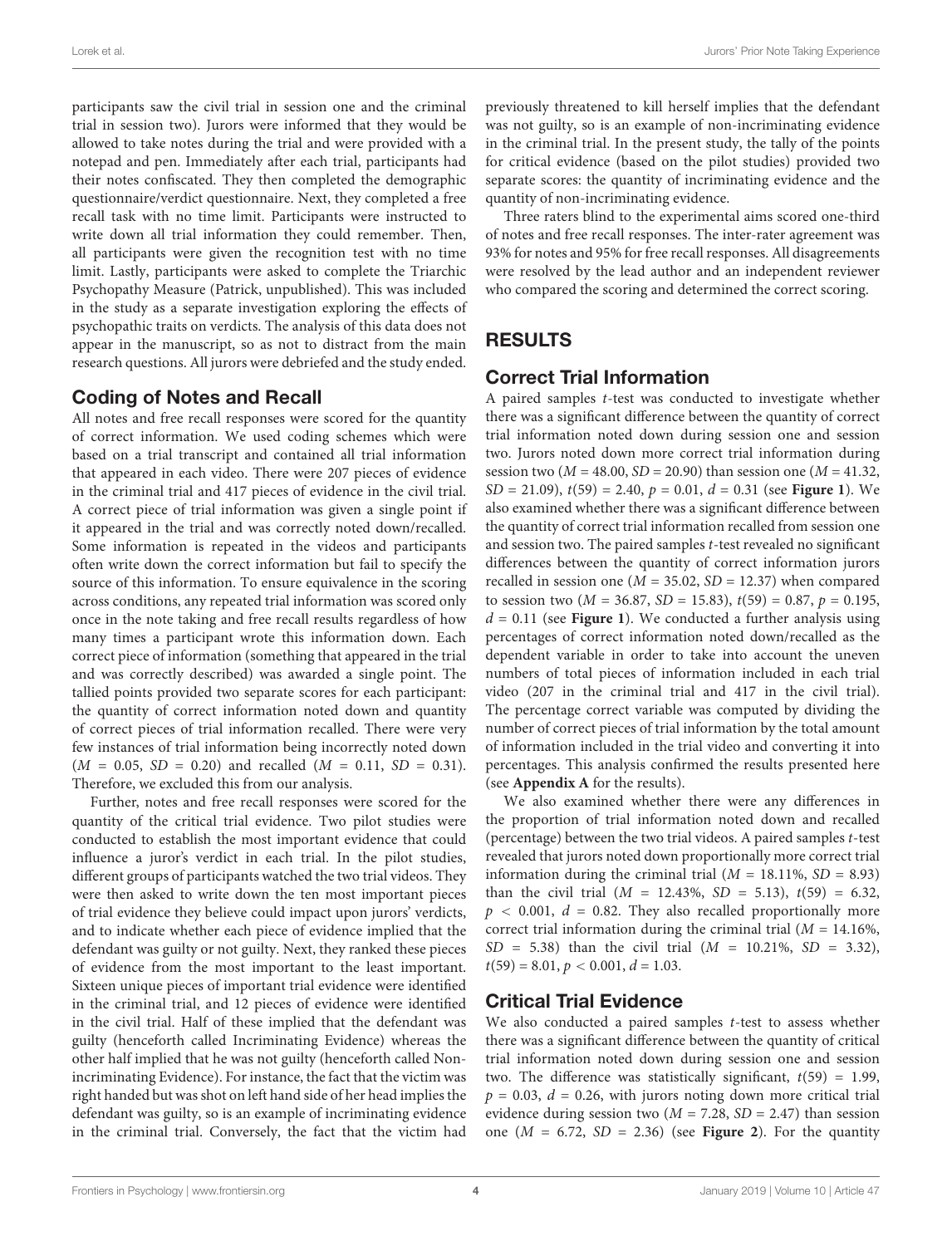

<span id="page-4-0"></span>



<span id="page-4-1"></span>of critical evidence recalled, a paired samples t-test showed no significant difference between the quantity of critical evidence recalled during session one ( $M = 6.03$ ,  $SD = 2.03$ ) and session two  $(M = 6.40, SD = 1.92), t(59) = 1.31, p = 0.10, d = 0.17$  (see **[Figure 2](#page-4-1)**).

#### Recognition of Trial Information

Lastly, we examined whether participants were better at recognizing true trial information (percentage of correct answers) in session two as opposed to session one. A paired samples t-test revealed no significant differences between session one  $(M = 81.20, SD = 7.82)$  and session two  $(M = 83.3, SD = 9.87)$ ,  $t(59) = 1.27, p = 0.104, d = 0.24.$ 

#### Correlations Between Notes and Recall

We explored the association between the quantity of correct notes taken and correct information recalled during session one and session two (see **[Table 1](#page-5-0)**), since noting down many more pieces of correct information should lead to better recall in both sessions, and possibly differently over time. That is, the benefits of notetaking on recall might be enhanced with experience by making note taking more effective over time.

We used the cocor R package version 1.1-3 [\(Diedenhofen](#page-7-13) [and Musch,](#page-7-13) [2015\)](#page-7-13) to compare two correlations measured on dependent groups, the correlations have no variable in common. Specifically, we used the [Steiger's](#page-8-16) [\(1980\)](#page-8-16) test equation to compute the asymptotic covariance of the estimates. Each correlation coefficient is converted into a z-score using Fisher's r-to-z transformation. The result is a z-score which is compared to the normal distribution. Values greater than 1.96 are considered significant if a 2-tailed test is performed. We compared the differences in the strength of two correlations: (a) the correlation between quantity of notes and recall during session one with (b) the correlation between quantity of notes and recall during session two. The test was not statistically significant,  $z = -1.34$ ,  $p = 0.18$ . This indicates that there is no significant difference between the two correlation coefficients, suggesting that there was no significant improvement over time, such that note taking became more strongly associated with recall over time. In addition, we used the [Zou'](#page-8-17)s [\(2007\)](#page-8-17) test to calculate the confidence intervals of the difference between the two correlation coefficients. The test was not statistically significant, 95% CI −0.319, 0.057. This further confirms that the difference in the magnitude of the correlation is not statistically significant. This means that there was not a significant improvement with regards to the strength of the correlations between the quantity of correct notes taken and correct information recalled during session one and session two. The correlation coefficients used in this analysis are reported in **[Table 1](#page-5-0)**.

We also examined the association between the quantity of critical evidence noted down and recalled during session one and session two (see **[Table 2](#page-5-1)**). As in the previous example, we compared the differences in strength or magnitude between the correlation coefficients but this time between the quantity of critical evidence noted down and recalled during session one with that of session two. Steiger's test showed that there was no significant difference between the two correlation coefficients,  $z = 0.60$ ,  $p = 0.55$ . In addition, the [Zou'](#page-8-17)s [\(2007\)](#page-8-17) test was also not significant, 95% CI  $-0.186$ , 0.353. Again, this means that there was not a significant improvement over time with regards to the association between noting down critical trial evidence and later recall.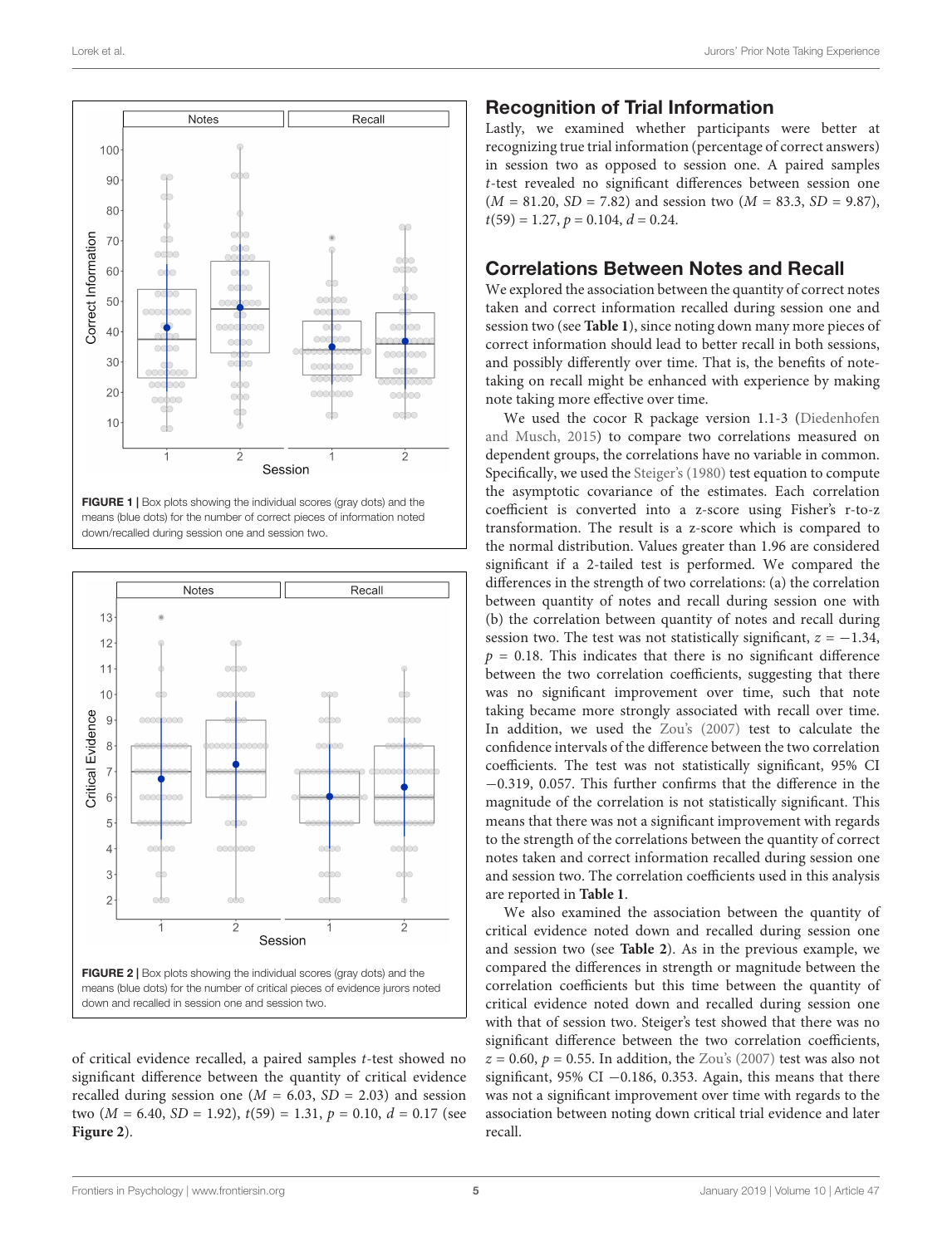<span id="page-5-0"></span>TABLE 1 | Descriptive statistics and zero order correlations between the quantity of correct trial information noted down and recalled during session one and session two.

| Variable              | $Mean(\pm SD)$      |                          |                          |                          |
|-----------------------|---------------------|--------------------------|--------------------------|--------------------------|
| (1) Correct notes S1  | $41.32(\pm 21.02)$  | $\overline{\phantom{0}}$ |                          |                          |
| (2) Correct recall S1 | $35.02 (\pm 12.37)$ | $0.630**$                | $\overline{\phantom{a}}$ |                          |
| (3) Correct notes S2  | $48.00(\pm 20.90)$  | $0.472**$                | $0.454**$                | $\overline{\phantom{a}}$ |
| (4) Correct recall S2 | $36.87(\pm 15.83)$  | 0.039                    | $0.333*$                 | $0.753**$                |
| .                     |                     |                          |                          |                          |

 $**p* < 0.01$  and  $**p* < 0.001$ .

<span id="page-5-1"></span>TABLE 2 | Descriptive statistics and zero order correlations between the quantity of critical trial evidence noted down and recalled during session one and session two.

| Variable               | Mean $(\pm$ SD)   |                          | ے                        |                          |
|------------------------|-------------------|--------------------------|--------------------------|--------------------------|
| (1) Critical notes S1  | $6.72(\pm 2.36)$  | $\overline{\phantom{0}}$ |                          |                          |
| (2) Critical recall S1 | $6.03 (\pm 2.02)$ | $0.474**$                | $\overline{\phantom{a}}$ |                          |
| (3) Critical notes S2  | $7.28(\pm 2.47)$  | $0.584**$                | $0.422**$                | $\overline{\phantom{a}}$ |
| (4) Critical recall S2 | $6.40 (\pm 1.92)$ | 0.161                    | $0.394*$                 | $0.391*$                 |

 $*p < 0.01$  and  $*p < 0.001$ .

#### Verdict and Order Effects

We conducted two logistic regressions to investigate whether the order of trials was related to jurors' verdicts on each of the trials. The order in which the jurors were presented the trial videos did not predict their verdicts on the criminal trial, ( $\chi^2(1) = 0.28$ , Cox and Snell  $R^2 = 0.005$ , Nagelkerke  $R^2 = 0.006$ ,  $p = 0.60$ ). Further, the trial order did not predict jurors' verdict on the civil trial,  $(χ<sup>2</sup>(1) = 2.45, Cox and Snell *R*<sup>2</sup> = 0.04, Nagelkerke *R*<sup>2</sup> = 0.05,$  $p = 0.12$ ).

#### Critical Trial Evidence and Verdicts

Using two separate logistic regression analyses (statistically predicting effects in the civil trial separate from the criminal trial), we examined whether the quantity of incriminating and non-incriminating evidence statistically predicted the likelihood of participants reaching a guilty/legally culpable verdict. **[Table 3](#page-6-0)** shows the correlations between the independent variables in the logistic regressions. In the criminal trial 31 jurors reached a guilty verdict and 29 reached a not guilty verdict. In the civil trial 31 jurors reached a culpable verdict and 29 reached a not culpable verdict.

In the regression for the criminal trial, we assessed whether the quantity of incriminating evidence and the quantity of nonincriminating evidence jurors recalled predicted their verdict  $(0 = not guilty, 1 = guilty).$  The overall model significantly predicted the likelihood of jurors reaching a guilty verdict, correctly identifying 83.3% of cases ( $\chi^2(2) = 39.70$ , Cox and Snell  $R^2 = 0.48$ , Nagelkerke  $R^2 = 0.65$ ,  $p < 0.001$ ). The quantity of incriminating evidence recalled statistically and positively predicted the likelihood of guilty verdicts being reached by jurors,  $B = 1.68$  (SE = 0.48), Wald = 12.01,  $p \le 0.001$ ; OR = 5.35, 95% CI = 2.07, 13.82, such that for every additional piece of incriminating evidence recalled, jurors were 5.35 times more likely to reach a guilty verdict. Further, the quantity of non-incriminating evidence recalled negatively predicted the likelihood of guilty verdicts,  $B = -1.50$  $(SE = 0.40)$ , Wald = 14.35,  $p < 0.001$ ; OR = 0.22, 95% CI = 0.10, 0.49, such that for every piece of non-incriminating evidence

recalled, jurors were 4.55 times less likely to reach a guilty verdict.

The second logistic regression assessed whether the quantity of incriminating and non-incriminating evidence jurors recalled predicted their verdicts  $(0 = not$  legally culpable,  $1 =$  legally culpable) on the civil trial. The overall model significantly predicted the likelihood of jurors finding the accused culpable, correctly identifying 71.7% of cases ( $\chi^2(2) = 8.19$ , Cox and Snell  $R^2 = 0.13$ , Nagelkerke  $R^2 = 0.17$ ,  $p = 0.02$ ). The quantity of incriminating evidence recalled statistically predicted jurors finding the accused culpable,  $B = 0.68$  ( $SE = 0.29$ ), Wald = 5.45,  $p = 0.02$ ; OR = 1.98, 95% CI = 1.12, 3.51, such that for every additional piece of incriminating evidence recalled, jurors were 1.98 times more likely to reach a legally culpable verdict. However, the quantity of non-incriminating evidence recalled did not significantly predict jurors indicating a culpable verdict,  $B = -0.32$  (SE = 0.24), Wald = 1.79,  $p = 0.18$ ; OR = 0.73, 95%  $CI = 0.46, 1.16.$ 

### **DISCUSSION**

The present study examined the effect that serving on multiple trials has on juror note taking and recall of trial evidence. It also assessed whether the quantity of critical evidence jurors recall predicts their verdicts. The study found that (1) jurors wrote down more correct trial information and critical trial evidence in session two when compared to session one; (2) there was no difference in the quantity of correct trial information and critical trial evidence jurors recalled across the two sessions; (3) in both sessions there was a positive association between notes and recall with regards to correct trial evidence and critical evidence. In addition, we found that in both trials jurors who recalled the most critical incriminating evidence were more likely to find the defendant guilty/culpable. However, only in the criminal trial jurors who recalled the most critical non-incriminating evidence were more likely to find the defendant not guilty.

The present study is the first to show that jurors' note taking improves with experience. This is in line with the findings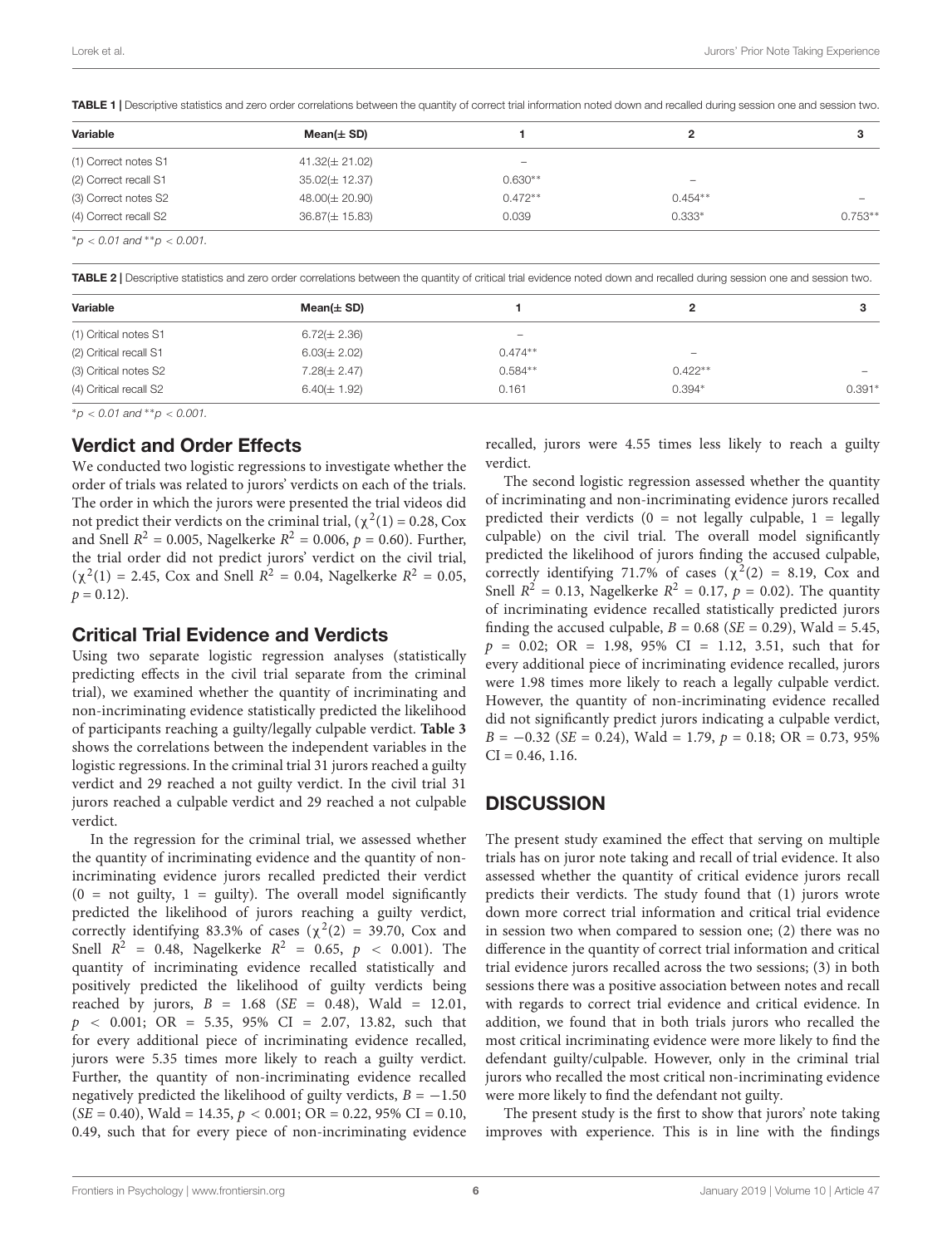| Variable                       | Mean $(\pm$ SD)  |                          |                                                                           | 3        | 4                        | 5        |  |
|--------------------------------|------------------|--------------------------|---------------------------------------------------------------------------|----------|--------------------------|----------|--|
| (1) Verdict criminal           | -                | $\overline{\phantom{0}}$ |                                                                           |          |                          |          |  |
| (2) Verdict civil              |                  | 0.132                    | $\hspace{1.0cm} \rule{1.5cm}{0.15cm} \hspace{1.0cm} \rule{1.5cm}{0.15cm}$ |          |                          |          |  |
| (3) Criminal incriminating     | $3.13(\pm 1.31)$ | $0.382**$                | 0.177                                                                     | -        |                          |          |  |
| (4) Criminal non-incriminating | $2.83(\pm 1.55)$ | $-0.494**$               | 0.004                                                                     | 0.211    | $\overline{\phantom{a}}$ |          |  |
| (5) Civil incriminating        | $2.60(\pm 1.11)$ | $-0.17$                  | $0.316*$                                                                  | $0.271*$ | $0.364**$                | -        |  |
| (6) Civil non-incriminating    | $3.93(\pm 1.23)$ | $-0.053$                 | 0.217                                                                     | 0.163    | 0.206                    | $-0.007$ |  |

<span id="page-6-0"></span>TABLE 3 | Descriptive statistics and zero order correlations between the main variables

 $*_{D}$  < 0.05 and  $*_{D}$  < 0.01.

from the educational psychology literature which suggest that students' note taking skills improve with experience [\(Williams](#page-8-13) [and Eggert,](#page-8-13) [2002\)](#page-8-13). We found that jurors noted down not only more correct trial information but, more importantly, more critical trial evidence. Therefore, our findings demonstrate that having limited prior experience of note taking (i.e., one trial) does have a beneficial effect on jurors' note taking during subsequent trials. Previous research demonstrates that real jurors find note taking challenging as they do not know what and how much to write down during a trial [\(Matthews et al.,](#page-8-9) [2004\)](#page-8-9). Thus, our finding is of importance as it shows that prior experience facilities note taking during trials.

The current study did not investigate the reasons why prior experience is beneficial. However, findings from the educational psychology literature demonstrate that older students selfreported more confidence in their note taking abilities [\(Carrier](#page-7-10) [et al.,](#page-7-10) [1988\)](#page-7-10) and older students are better note takers [\(Nye,](#page-8-11) [1978\)](#page-8-11). Perhaps due to their prior experience and newly acquired knowledge of trial proceedings, jurors become more confident. This may in turn help them note down more information during a trial, including more critical trial evidence. Therefore, jurors with prior experience may be more confident regarding what and how much to write down during a trial when compared to those with no prior experience. The reasons why prior experience is helpful should be investigated by future research. Although the current study shows that prior experience improves note taking, the effect sizes are relatively small which indicates that the improvements are modest. This suggests that a lack of prior experience may not have a detrimental effect on juror note taking in real trials. However, it could also be argued that jurors need more extensive prior experience in order to see greater note taking gains. This should be considered by future research.

Although note taking was found to significantly improve, there were no significant differences in the quantity of correct trial information and critical trial evidence jurors recalled across the two sessions. As the quantity of notes taken during each session was strongly associated with the quantity of recalled information, we expected recall to improve in session two when compared to session one. That is, jurors noting down more information possibly leads to a stronger association between notes and recall over time. However, the strength of the correlations between notes and recall for each session was not found to be significantly different. Therefore, the benefits of prior experience appear to be limited such that jurors note down a little

more trial information after they gain experience, but they do not remember more trial information as a result of this.

There are a number of potential explanations for the nonsignificant difference in recall, before and after gaining note taking experience. The most straightforward explanation for not observing an improvement may be due to a small increase in the number of additional notes that jurors took in session two when compared to session one (as indicated by the small effect sizes). Perhaps jurors need to note down a larger quantity of notes in order to have a significant facilitative effect on the quantity of trial information they then recall. Alternatively, it may be that the quantity of information jurors recalled was constrained by their memory capacity. The evidence suggests that that the ability to retrieve information from long term memory may be constrained by working memory capacity [\(Unsworth and Engle,](#page-8-18) [2007\)](#page-8-18). Perhaps jurors were able to take more notes during the second session due to prior experience, however, their working memory capacity allowed them to recall approximately the same quantity of information as they did in session one.

Furthermore, as real jurors may be permitted to access their notes when deliberating and reaching verdicts, it is important that their notes contain a large quantity of trial information, particularly the critical evidence. The present study shows that prior experience of note taking during a single trial moderately increases the quantity of correct and critical evidence jurors note down. Jurors do not appear to benefit from such small note taking enhancements when their memory is tested at an individual level. However, having more notes available during deliberations may aid real jurors' collaborative memory and result in more informed verdicts. This should be explored by future research.

In addition, we found that verdicts for both trials were associated with the quantity of critical incriminating and nonincriminating trial evidence jurors recalled. Such that, jurors who recalled more incriminating evidence were more likely to find the defendant guilty/culpable for both trials. The present findings are in line with our previous findings (under review). We have also extended our previous findings by demonstrating that similar effects are found using a different type of trial. Therefore, our findings can be generalized to different types of trials. Further, jurors who recalled more non-incriminating evidence were less likely to find the defendant guilty but only for the criminal trial. Surprisingly, this association was not found in the civil trial. It may be that the non-incriminating evidence is weaker than the incriminating evidence in the civil trial and thus, jurors tend to remember more incriminating evidence. Given that each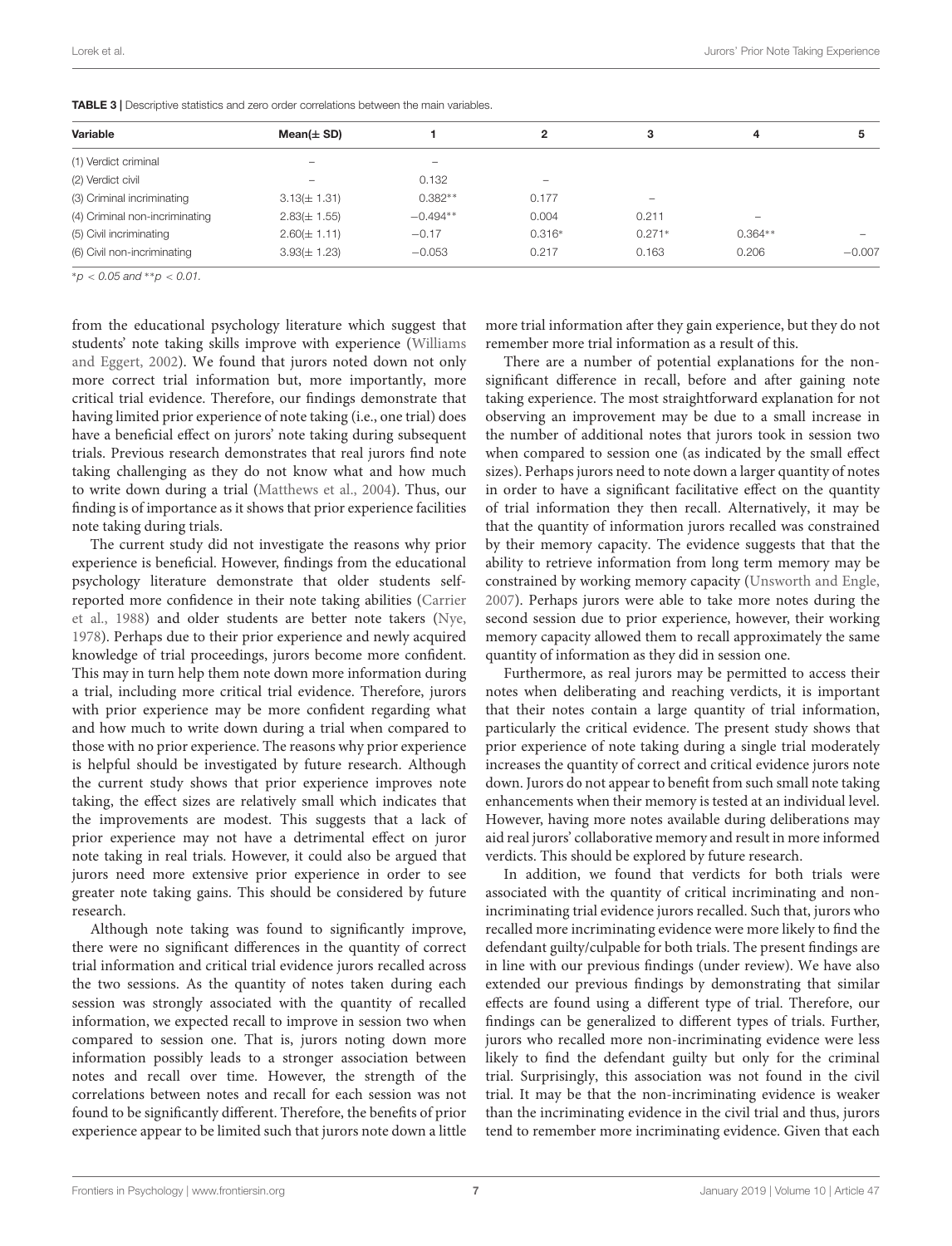trial is unique in the type and quantity of evidence presented, different trials may produce slightly different effects with regards to verdicts. Future studies should investigate this with other criminal and civil trials.

#### Limitations and Future Directions

One limitation is that the trials lasted only 30/35 minutes. However, as real trials can last days or weeks, this poses a threat to the ecological validity of the current findings. Note taking over longer periods of time may impose more cognitive and physical demands on jurors and impact their note taking. Future studies should explore note taking behaviors over longer periods of time. Nevertheless, we did find note taking to improve over time; such enhancement may be greater in real and longer trials. Further, the limitations of jury studies, such as the laboratory research setting and the student sample affect the current findings [\(Bornstein,](#page-7-14) [1999\)](#page-7-14). In an attempt to reduce the impact of the laboratory environment, we used a trial video rather than a brief trial transcript (as used by others). It has been argued that using trial videos improves the ecological validity of laboratory-based juror studies [\(Studebaker et al.,](#page-8-19) [2002\)](#page-8-19). Further, our participants were undergraduate students. However, we ensured that they were eligible for jury service in the United Kingdom. Of importance, evidence suggests there is no difference with regards to verdicts reached between student and non-student samples in mock jury research [\(Bornstein and Greene,](#page-7-12) [2011\)](#page-7-12). Lastly, the current study did not assess the impact of note taking on deliberation, and the effect of deliberation on recall. Although it is important to assess prior experience at an individual level, future research could consider investigating the role of deliberations.

# **CONCLUSION**

The present findings indicated that juror note taking improved over time. However, there was no additional enhancement regarding recall. The present study has an important applied

# **REFERENCES**

- <span id="page-7-14"></span>Bornstein, B. H. (1999). The ecological validity of jury simulation : is the jury still out ? Law Hum. Behav. 23, 75–91. [doi: 10.1023/A:1022326807441](https://doi.org/10.1023/A:1022326807441)
- <span id="page-7-12"></span>Bornstein, B. H., and Greene, E. (2011). Jury decision making: implications for and from psychology. Curr. Dir. Psychol. Sci. 20, 63–67. [doi: 10.1177/](https://doi.org/10.1177/0963721410397282) [0963721410397282](https://doi.org/10.1177/0963721410397282)
- <span id="page-7-10"></span>Carrier, C. A., Williams, M. D., and Dalgaard, B. R. (1988). College students' perceptions of notetaking and their relationship to selected learner characteristics and course achievement. Res. High. Educ. 28, 223–239. [doi: 10.](https://doi.org/10.1007/BF00992232) [1007/BF00992232](https://doi.org/10.1007/BF00992232)
- <span id="page-7-11"></span>Costabile, K. A., and Klein, S. B. (2005). Finishing strong: recency effects in juror judgments finishing strong. Basic Appl. Soc. Psych. 27, 47–58. [doi: 10.1207/](https://doi.org/10.1207/s15324834basp2701_5) [s15324834basp2701\\_5](https://doi.org/10.1207/s15324834basp2701_5)
- <span id="page-7-3"></span>Di Vesta, F. J., and Gray, G. S. (1972). Listening and note taking. J. Educ. Psychol. 63, 8–14. [doi: 10.1037/h0032243](https://doi.org/10.1037/h0032243)
- <span id="page-7-13"></span>Diedenhofen, B., and Musch, J. (2015). Cocor: a comprehensive solution for the statistical comparison of correlations. PLoS One 10:e0121945. [doi: 10.1371/](https://doi.org/10.1371/journal.pone.0121945) [journal.pone.0121945](https://doi.org/10.1371/journal.pone.0121945)
- <span id="page-7-7"></span>Dillehay, R. C., and Nietzel, M. T. (1985). Juror experience and jury verdicts. Law Hum. Behav. 9, 179–191. [doi: 10.1007/BF01067050](https://doi.org/10.1007/BF01067050)

value, such that it is the first study to demonstrate the impact of serving on multiple trials has on juror note taking. We showed that even a finite amount of prior experience is beneficial to juror note taking. However, it may be argued that the benefits of prior experience were limited as jurors noted down only a small additional amount of information during the second trial. More importantly, prior experience had no impact on the quantity of trial evidence they were able to recall. Therefore, inexperienced jurors in real trials are likely to perform as well as experienced jurors. In addition, in both trials the quantity of critical incriminating evidence jurors recall was associated with jurors being more likely to reach a guilty/ culpable verdict. This replicates our previous findings and confirms the role that critical evidence plays in verdicts.

# DATA AVAILABILITY STATEMENT

The dataset for this study can be found in the OSF repository [https://osf.io/jz72p/?view\\_only=6e74a412a0af4ff3ad49837f02a0](https://osf.io/jz72p/?view_only=6e74a412a0af4ff3ad49837f02a0eb88) [eb88.](https://osf.io/jz72p/?view_only=6e74a412a0af4ff3ad49837f02a0eb88)

# AUTHOR CONTRIBUTIONS

JL designed the study, analyzed the data, and led the writing of the article. With the supervision of CT and LC who helped design the study and aided in writing the article. ML provided critical feedback and proofread the article.

# ACKNOWLEDGMENTS

The authors thank Esmé O'Brien and Ross Clarke for assistance with data collection, and Madeleine Eddleston, Sian Elson, and Agate Faivelsone for assistance with data scoring. Lastly, the authors also thank Christine L. Ruva for supplying the trial video.

- <span id="page-7-0"></span>Fitzgerald, J. M. (2000). Younger and older jurors: the influence of environmental supports on memory performance and decision making in complex trials. J. Gerontol. B Psychol. Sci. Soc. Sci. 55, 323–331. [doi: 10.1093/geronb/55.6.P323](https://doi.org/10.1093/geronb/55.6.P323)
- <span id="page-7-1"></span>ForsterLee, L., and Horowitz, I. A. (1997). Enhancing juror competence in a complex trial. Appl. Cogn. Psychol. 11, 305–319. [doi: 10.1002/\(SICI\)1099-](https://doi.org/10.1002/(SICI)1099-0720(199708)11:4<305::AID-ACP457>3.0.CO;2-J) [0720\(199708\)11:4<305::AID-ACP457>3.0.CO;2-J](https://doi.org/10.1002/(SICI)1099-0720(199708)11:4<305::AID-ACP457>3.0.CO;2-J)
- <span id="page-7-5"></span>ForsterLee, L., Horowitz, I. A., and Bourgeois, M. (1994). Effects of notetaking on verdicts and evidence processing in a civil trial. Law Hum. Behav. 18, 567–578. [doi: 10.1007/BF01499175](https://doi.org/10.1007/BF01499175)
- <span id="page-7-9"></span>Hartley, J., and Cameron, A. (1967). Some observations on the efficiency of lecturing. Educ. Rev. 20, 30–37. [doi: 10.1080/0013191670200103](https://doi.org/10.1080/0013191670200103)
- <span id="page-7-8"></span>Hartley, J., and Marshall, S. (1974). On notes and note-taking. High. Educ. Quart. 28, 225–235. [doi: 10.1111/j.1468-2273.1974.tb00467.x](https://doi.org/10.1111/j.1468-2273.1974.tb00467.x)
- <span id="page-7-2"></span>Hope, L., Eales, N., and Mirashi, A. (2014). Assisting jurors: promoting recall of trial information through the use of a trial-ordered notebook. Legal Criminol. Psychol. 19, 316–331. [doi: 10.1111/lcrp.12003](https://doi.org/10.1111/lcrp.12003)
- <span id="page-7-6"></span>Jury service (2018). GOV.UK. Available at: <https://www.gov.uk/jury-service> [accessed October 1, 2018].
- <span id="page-7-4"></span>Kobayashi, K. (2005). What limits the encoding effect of note-taking? A metaanalytic examination. Contemp. Educ. Psychol. 30, 242–262. [doi: 10.1016/j.](https://doi.org/10.1016/j.cedpsych.2004.10.001) [cedpsych.2004.10.001](https://doi.org/10.1016/j.cedpsych.2004.10.001)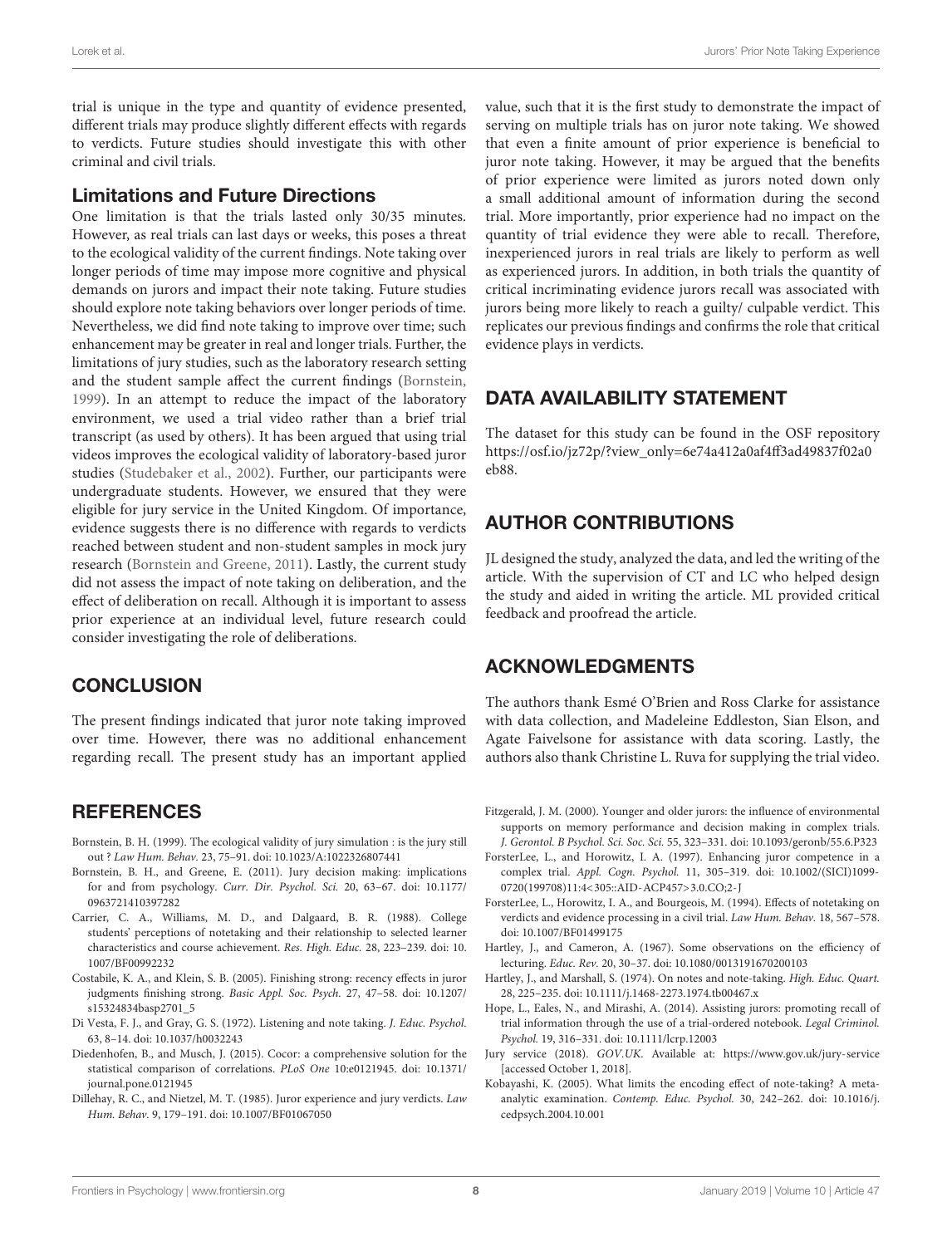- <span id="page-8-4"></span>Kobayashi, K. (2006). Combined effects of note-taking/-reviewing on learning and the enhancement through interventions: a meta-analytic review. Educ. Psychol. Rev. 26, 459–477. [doi: 10.1080/01443410500342070](https://doi.org/10.1080/01443410500342070)
- <span id="page-8-15"></span>Lloyd-Bostock, S. (2007). The jubilee line jurors: does their experience strengthen the argument for judge-only trial in long and complex fraud cases? Crim. Law Rev. 255–273.
- <span id="page-8-9"></span>Matthews, R., Hancock, L., and Briggs, D. (2004). Jurors' Perceptions, Understanding, Confidence and Satisfaction in the Jury System: a Study in six Courts. London: Home Office.
- <span id="page-8-8"></span>Mayer, R. E. (1996). Learning strategies for making sense out of expository text: the SOI model for guiding three cognitive processes in knowledge construction. Educ. Psychol. Rev. 8, 357–371. [doi: 10.1007/BF01463939](https://doi.org/10.1007/BF01463939)
- <span id="page-8-11"></span>Nye, P. A. (1978). Student variables in relation to note-taking during a lecture. Program. Learn. Educ. Technol. 15, 196–200. [doi: 10.1080/0033039780150303](https://doi.org/10.1080/0033039780150303)
- <span id="page-8-1"></span>Pritchard, M. E., and Keenan, J. M. (1999). Memory monitoring in mock jurors. J. Exp. Psychol. Appl. 5, 152–168. [doi: 10.1037/1076-898X.5.2.152](https://doi.org/10.1037/1076-898X.5.2.152)
- <span id="page-8-0"></span>Rosenhan, D. L., Eisner, S. L., and Robinson, R. J. (1994). Notetaking can aid juror recall. Law Hum. Behav. 18:53. [doi: 10.1007/BF01499143](https://doi.org/10.1007/BF01499143)
- <span id="page-8-14"></span>Ruva, C., McEvoy, C., and Bryant, J. B. (2007). Effects of pre-trial publicity and jury deliberation on juror bias and source memory errors. Appl. Cogn. Psychol. 21, 45–67. [doi: 10.1002/acp.1254](https://doi.org/10.1002/acp.1254)
- <span id="page-8-16"></span>Steiger, J. H. (1980). Tests for comparing elements of a correlation matrix. Psychol. Bull. 87, 245–251. [doi: 10.1037/0033-2909.87.2.245](https://doi.org/10.1037/0033-2909.87.2.245)
- <span id="page-8-19"></span>Studebaker, C. A., Robbennolt, J. K., Penrod, S. D., Pathak-Sharma, M. K., Groscup, J. L., and Devenport, J. L. (2002). Studying pretrial publicity effects: new methods for improving ecological validity and testing external validity. Law Hum. Behav. 26, 19–41. [doi: 10.1023/A:1013877108082](https://doi.org/10.1023/A:1013877108082)
- <span id="page-8-2"></span>Thorley, C. (2016). Note taking and note reviewing enhance jurors' recall of trial information. Appl. Cogn. Psychol. 30, 655–663. [doi: 10.1002/acp.3240](https://doi.org/10.1002/acp.3240)
- <span id="page-8-3"></span>Thorley, C., Baxter, R. E., and Lorek, J. (2016). The impact of note taking style and note availability at retrieval on mock jurors' recall and recognition of trial information. Memory 24, 560–574. [doi: 10.1080/09658211.2015.1031250](https://doi.org/10.1080/09658211.2015.1031250)

<span id="page-8-7"></span>Tulving, E. (1983). Elements of Episodic Memory. Oxford: Clarendon Press.

- <span id="page-8-18"></span>Unsworth, N., and Engle, R. W. (2007). The nature of individual differences in working memory capacity: active maintenance in primary memory and controlled search from secondary memory. Psychol. Rev. 114, 104–132. [doi:](https://doi.org/10.1037/0033-295X.114.1.104) [10.1037/0033-295X.114.1.104](https://doi.org/10.1037/0033-295X.114.1.104)
- <span id="page-8-10"></span>Werner, C. M., Strube, M. J., Cole, A. M., and Kagehiro, D. K. (1985). The impact of case characteristics and prior jury experience on jury verdicts 1. J. Appl. Soc. Psychol. 15, 409–427. [doi: 10.1111/j.1559-1816.1985.tb02262.x](https://doi.org/10.1111/j.1559-1816.1985.tb02262.x)
- <span id="page-8-12"></span>Wilding, J., and Hayes, S. (1992). Relations between approaches to studying and note-taking behaviour in lectures. Appl. Cogn. Psychol. 6, 233–246. [doi: 10.1002/](https://doi.org/10.1002/acp.2350060305) [acp.2350060305](https://doi.org/10.1002/acp.2350060305)
- <span id="page-8-13"></span>Williams, R. L., and Eggert, A. C. (2002). Notetaking in college classes: student patterns and instructional strategies. J. Gen. Educ. 51, 173–199. [doi: 10.1353/](https://doi.org/10.1353/jge.2003.0006) [jge.2003.0006](https://doi.org/10.1353/jge.2003.0006)
- <span id="page-8-6"></span>Wittrock, M. C. (1992). Generative learning processes of the brain. Educ. Psychol. 27, 531–541. [doi: 10.1207/s15326985ep2704\\_8](https://doi.org/10.1207/s15326985ep2704_8)
- <span id="page-8-5"></span>Wittrock, M. C., Marks, C., and Doctorow, M. (1975). Reading as a generative process. J. Educ. Psychol. 67, 484–489. [doi: 10.1037/h0077017](https://doi.org/10.1037/h0077017)
- <span id="page-8-17"></span>Zou, G. Y. (2007). Toward using confidence intervals to compare correlations. Psychol. Methods 12, 399–413. [doi: 10.1037/1082-989X.12.4.399](https://doi.org/10.1037/1082-989X.12.4.399)

**Conflict of Interest Statement:** The authors declare that the research was conducted in the absence of any commercial or financial relationships that could be construed as a potential conflict of interest.

Copyright © 2019 Lorek, Centifanti, Lyons and Thorley. This is an open-access article distributed under the terms of the [Creative](http://creativecommons.org/licenses/by/4.0/) [Commons](http://creativecommons.org/licenses/by/4.0/) [Attribution](http://creativecommons.org/licenses/by/4.0/) [License](http://creativecommons.org/licenses/by/4.0/) [\(CC BY\).](http://creativecommons.org/licenses/by/4.0/) The use, distribution or reproduction in other forums is permitted, provided the original author(s) and the copyright owner(s) are credited and that the original publication in this journal is cited, in accordance with accepted academic practice. No use, distribution or reproduction is permitted which does not comply with these terms.